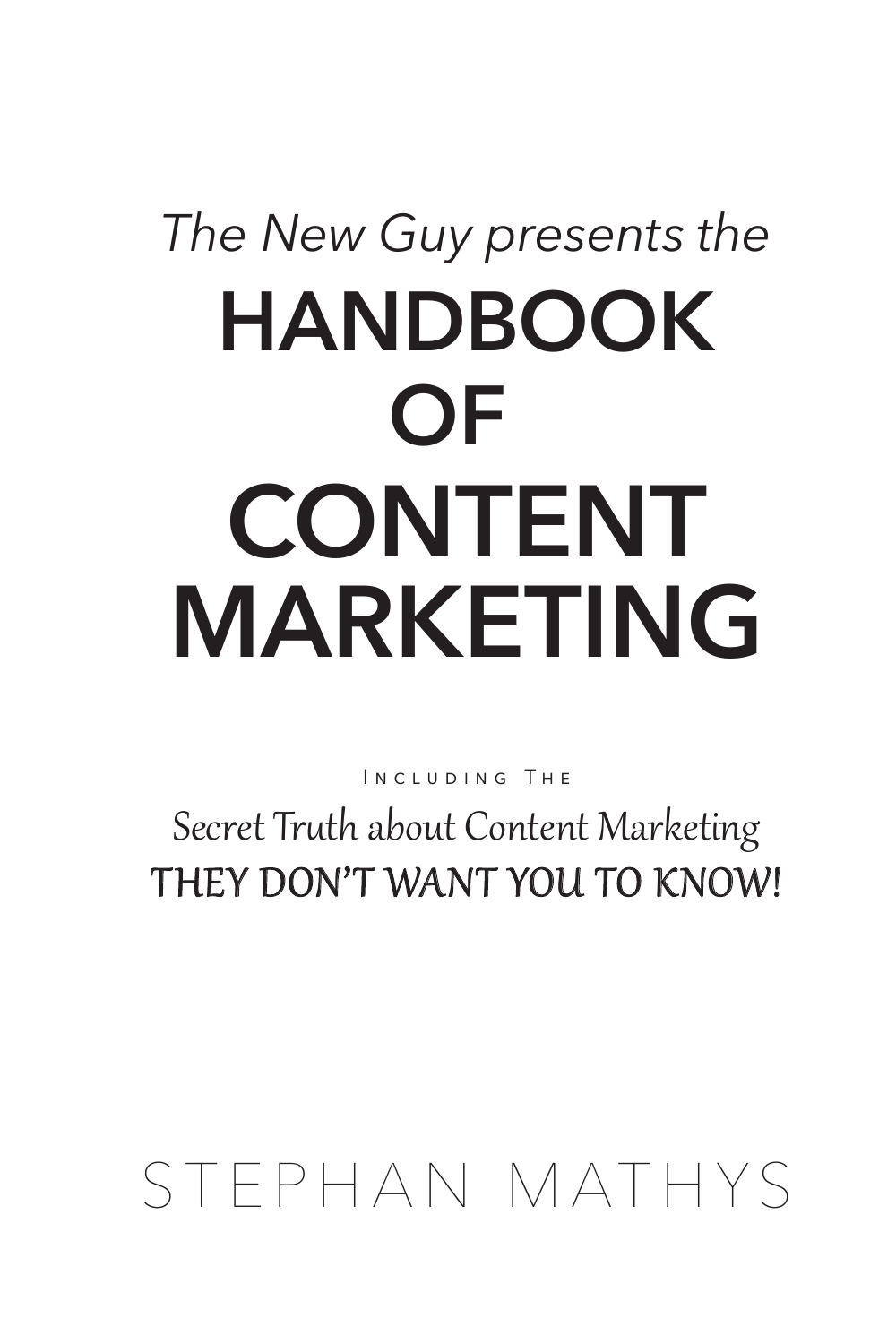Copyright 2019 by Stephan Mathys of SJM Copywriting, *www.sjmcopywriting.com*

ISBN: 978-1-09-353253-1

Cover design and interior layout by Madison Lux

Published by Catalyst Creative, LLC, St. Louis, Missouri

All rights reserved. No part of this book may be reproduced, stored, or transmitted by any means—whether auditory, graphic, mechanical, or electronic—without written permission of both publisher and author, except in the case of brief excerpts used in critical articles and reviews. Unauthorized reproduction of any part of this work is illegal and is punishable by law.

Because of the dynamic nature of the Internet, any web addresses or links contained in this book may have changed since publication and may no longer be valid. The views expressed in this work are solely those of the author and do not necessarily reflect the views of the publisher, and the publisher hereby disclaims any responsibility for them.

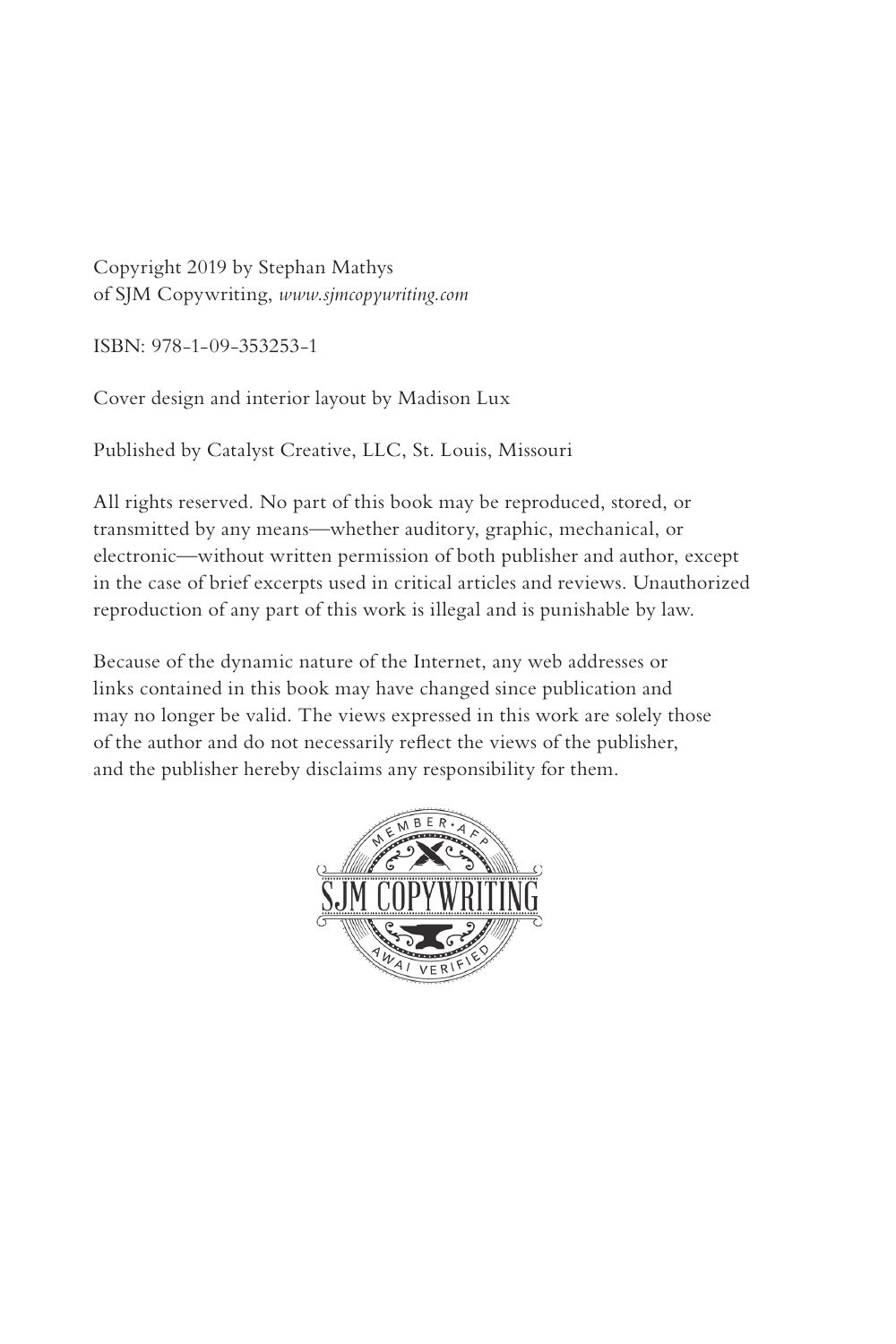

| Part I: Content |
|-----------------|
|                 |
|                 |
|                 |
|                 |
|                 |
|                 |
|                 |
|                 |
|                 |
|                 |
|                 |
|                 |
|                 |
|                 |
|                 |
|                 |
|                 |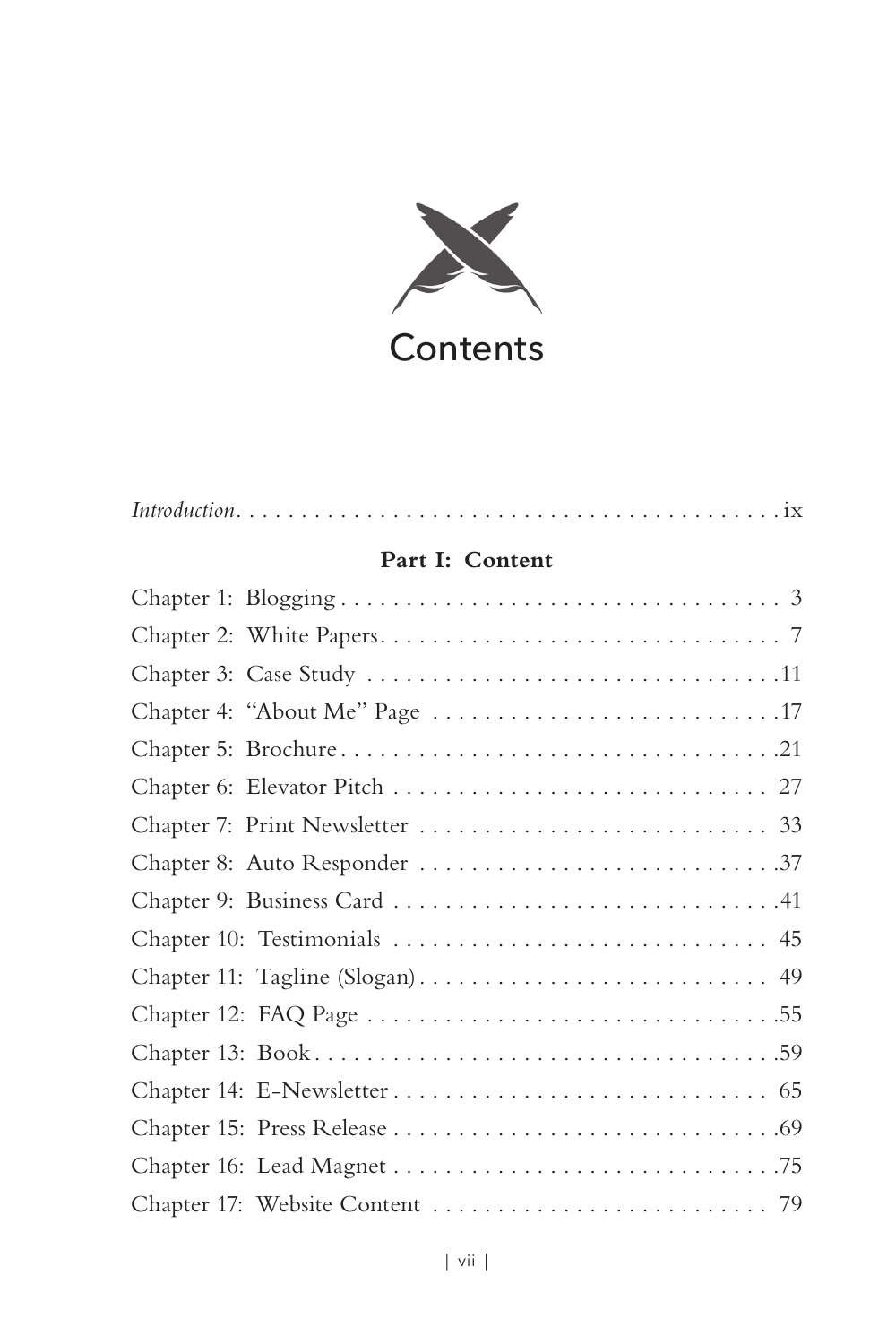| Chapter 22: Online Discussion Boards 103 |  |
|------------------------------------------|--|

#### Part II: Content Marketing

| Introduction to Content Marketing 111 |
|---------------------------------------|
| Chapter 1: Define A Purpose 115       |
|                                       |
|                                       |
|                                       |
|                                       |
| Chapter 6: Refinement and Testing143  |

#### Part III: Parting Thoughts, or

| The SECRET TRUTH About Content Marketing |
|------------------------------------------|
|------------------------------------------|

|--|

#### Appendices and Acknowledgements

| $A$ cknowledgements $\ldots \ldots \ldots \ldots \ldots \ldots \ldots \ldots \ldots \ldots \ldots \ldots \ldots 163$ |  |  |  |  |  |  |  |  |  |  |
|----------------------------------------------------------------------------------------------------------------------|--|--|--|--|--|--|--|--|--|--|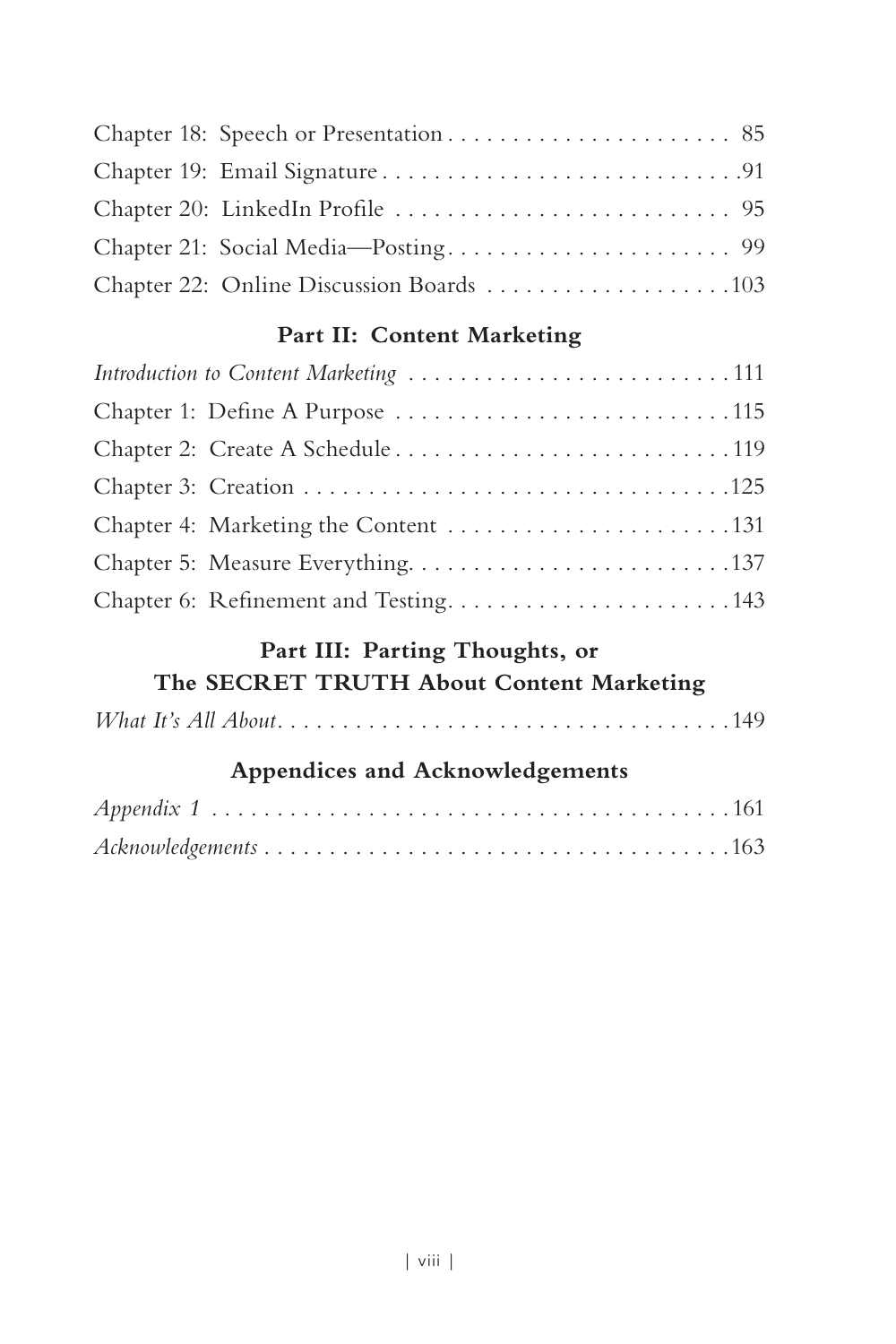

## **Blogging**

"Everyone knows what blogging is!"

*Oh, really, Francesca, do you think EVERYONE gets it? Well, then, why isn't EVERYONE doing it?*

#### What Is It, And Why Should You Do It?

Blogging is the first thing that people think about when they think *content marketing*. Because blogging is, at its most basic, content about your company, your employees, your industry, or even the legal environment. It is, frankly, nothing more than a self-published article. And that separates it from an industry publication, because of the stamp of approval that's missing from an external editor's selection of your content for their space.

Blogging is the regular or irregular production of a "web log" highlighting the fact that you are a professional. Don't quote me on this, but I believe Doogie Howser was blogging back when AOL was still cool. He would be so proud to see the blogosphere today.

You should consider a blog if: your competitors are blogging and you feel left behind; you want more ways to show off your customers; and you want a cost-effective (no printing, maybe minimal research fees with blogging) method to do some more bragging.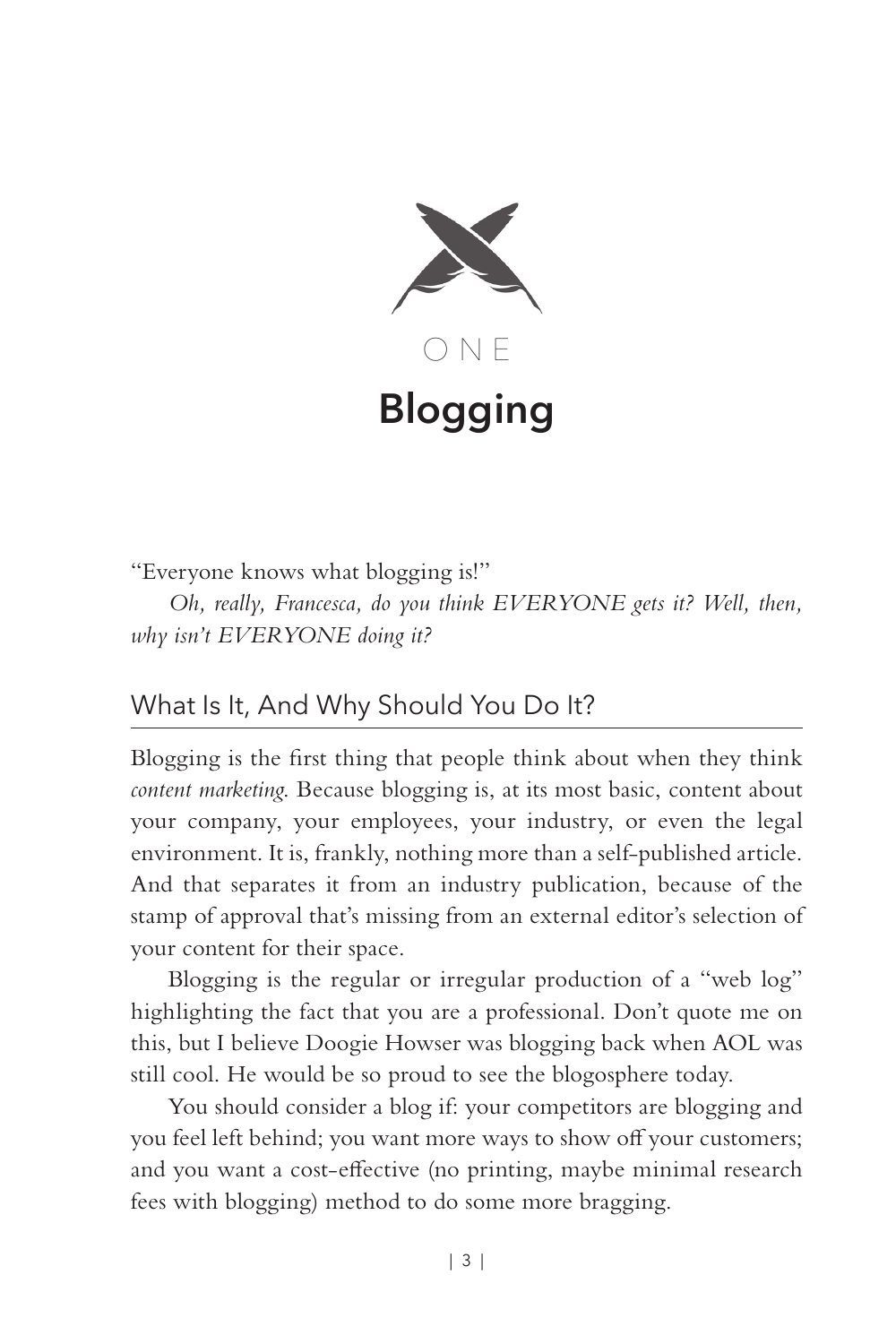#### What Should I Write About?

Blogs are about lots of different topics. That's the intrinsic value of self-publishing: you can highlight a recent success, or show off the fact that you've just inked a new partnership. Did you get written up in the local paper? Join the Chamber of Commerce? Win an award? Brag about it! Did you present at or even just attend an industry conference? Write up your reactions and share them with your audience.

The value comes in variety. Unlike most other forms of content marketing, which will have a specific purpose, and often even a standard format (like the Case Study and Testimonial), blogs do best when they're not always about the same kind of thing.

#### How Long Should a Blog Post Be?

Longer than a social media post (which will be covered later) and shorter than an article. You want them to be digestible in only a few minutes. So that means it should probably run about 400 to 800 words.

#### What Should a Good Blog Post Include?

At a minimum, you want your readers to be engaged. This means you ideally want to provide something they didn't know before. This could be a conclusion you had from that industry conference, or a profile of one of your employees. Information like this is the stuff that you don't want to have static all the time in your marketing materials (such as Brochures) but it's very relevant to your company.

If your blog is a teaser for a longer piece of content (such as a White Paper), then you can include a quick preview. But don't give away everything. You want them to click over to the other article and if you put all your conclusions up front, they won't be intrigued enough to do that.

Include plenty of space and some highlighting for easy scanning. Nobody likes a word wall, because we don't comprehend well when we don't have ample space to take a mental breath every few sentences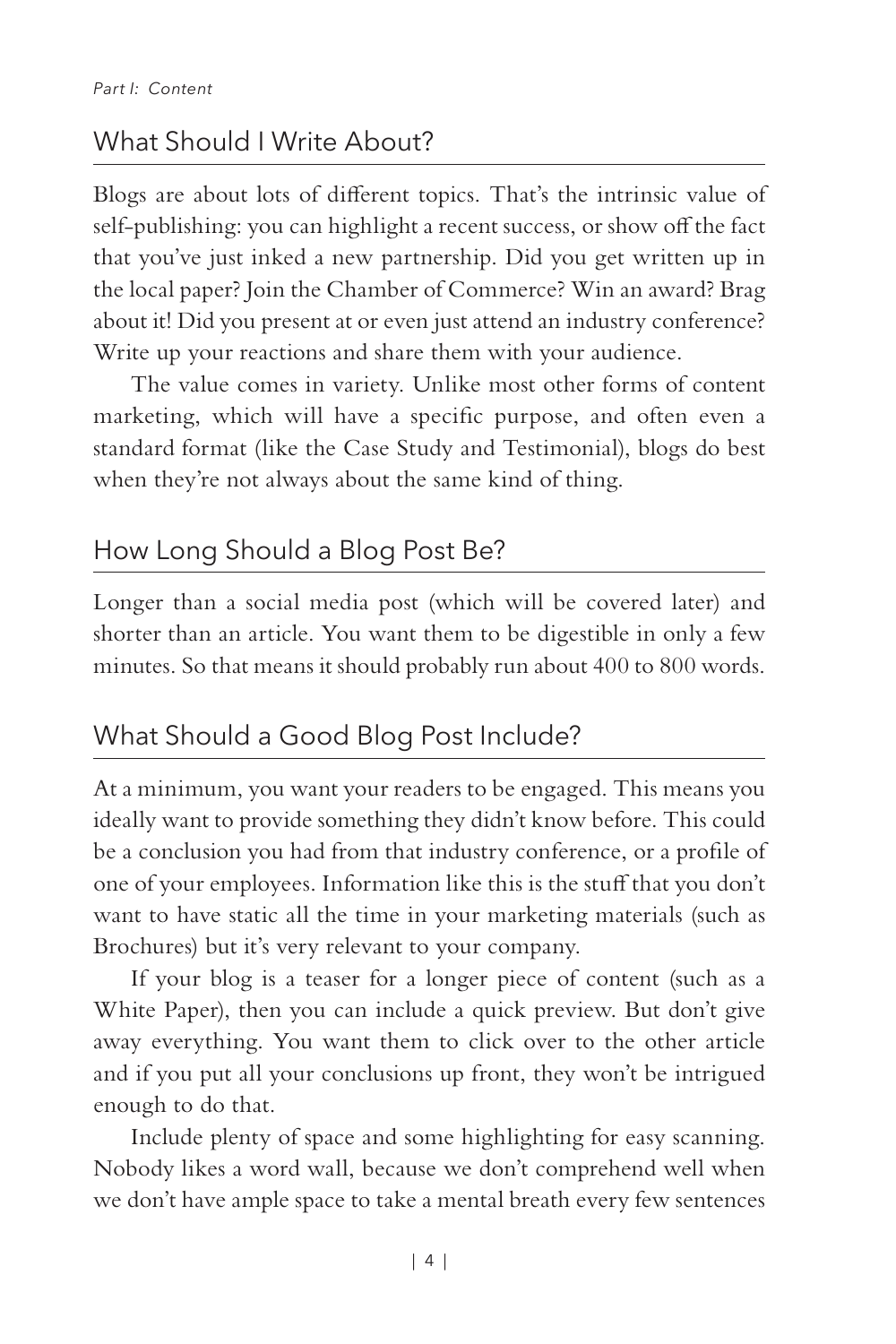and every few paragraphs. When we see that, we mentally shut down because it brings back nightmares of college biology textbooks or Greek philosophy. *Shudder.*

Finally, a good blog should have a couple of links. One or two to other parts of your website will keep you directing the reader's tourney and cultivating their experience for them.

#### What Should a Blog Post Avoid?

Avoid preaching (unless you're a church). Avoid the hard sell. Avoid negatively bashing your competition (unless they really deserve it).

#### How Often Should You Blog?

Some people treat blogging like candy and pop out one or two a day. Some are very regular, every Monday and Thursday. Others (*yours truly*) are random and produce when the inspiration hits. Try some different cadences and see what works for you and your audience.

#### Does Everyone Need To Blog?

No. Not everyone *needs* to blog. But, in order to keep your company fresh in the mind of your clients (or potential clients), it's a good idea. Plus, creating a schedule and executing it can ensure that you're always thinking about how to present yourself and your organization in a new and fresh way.

## CONCLUSION

A blog is 400 to 800 words on a single topic that highlights something new for your audience. Keep it fresh, timely, and relevant, and you could see results<sup>1</sup> like higher engagement, greater customer satisfaction, more word of mouth, and potentially reduced employee turnover as success breeds success.

<sup>1</sup> Results not guaranteed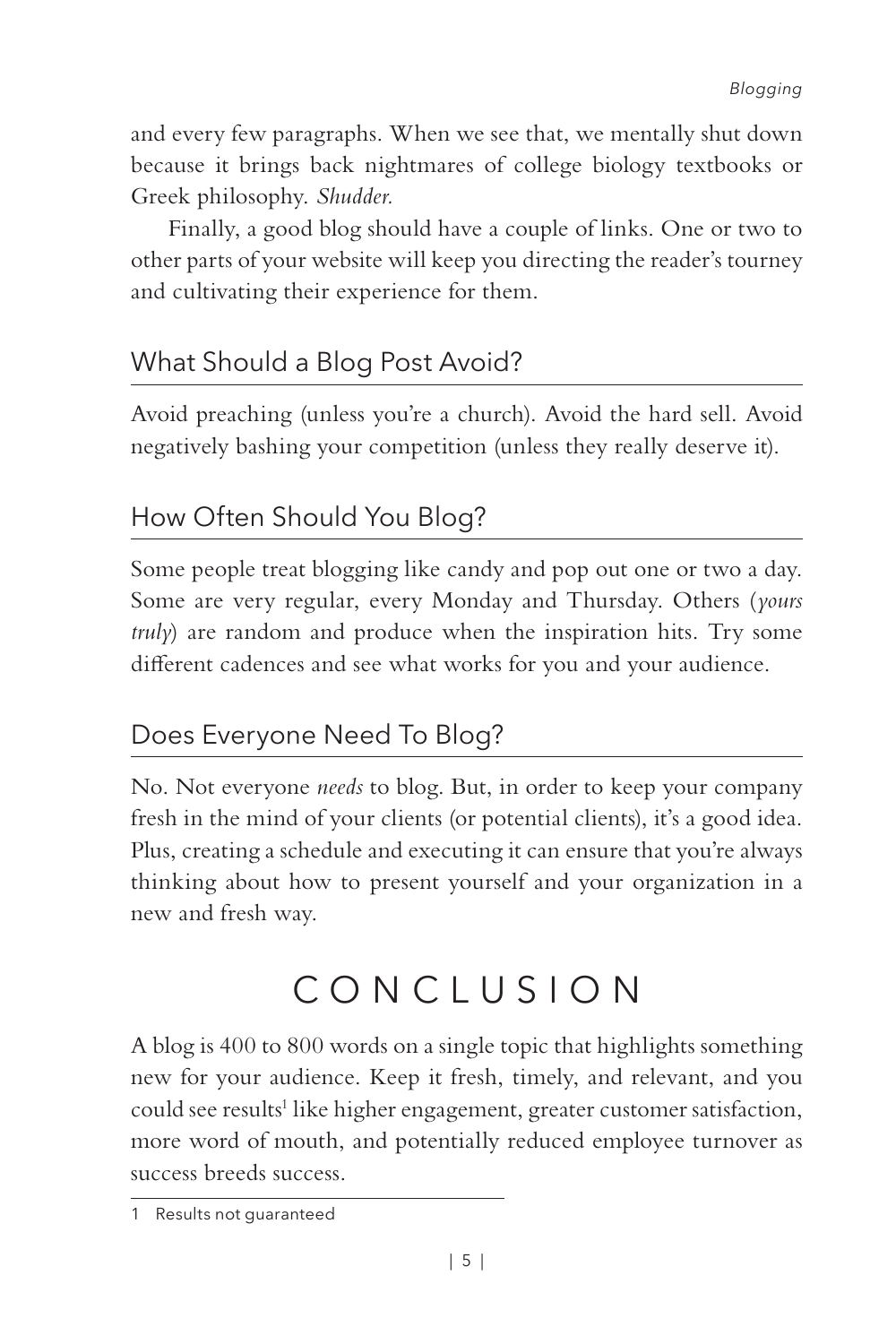

## **Case Study**

Case studies are all the rage these days. And, unfortunately, they're a lot like *you-know-which-holes*: everyone has one, and they (almost) all stink. Who was it that said you can write a good case study in an hour? Certainly not me. Probably nobody, because nobody'd be that foolish to make such a claim.

Case studies are an important part of the content universe because they are essentially a brag piece that shows off your skills. Good case studies can be an excellent tool for marketing your organization. Bad case studies give the impression you might only do a partial job, or may leave your potential client unfulfilled. Having no case studies at all leaves your client to draw their own conclusions, and that can be dangerous. We're not Picasso here. (Most people "drawing" their own conclusions isn't likely to be pretty.)

Don't be that kind of company. Write good case studies, and get more business.

#### What Is It, And Why Should You Do It?

A case study is, in essence, the story of how you helped a client solve a problem. It's the ultimate marketing material. "We're good," it says. "See?" And then you prove it. Having a case study gives you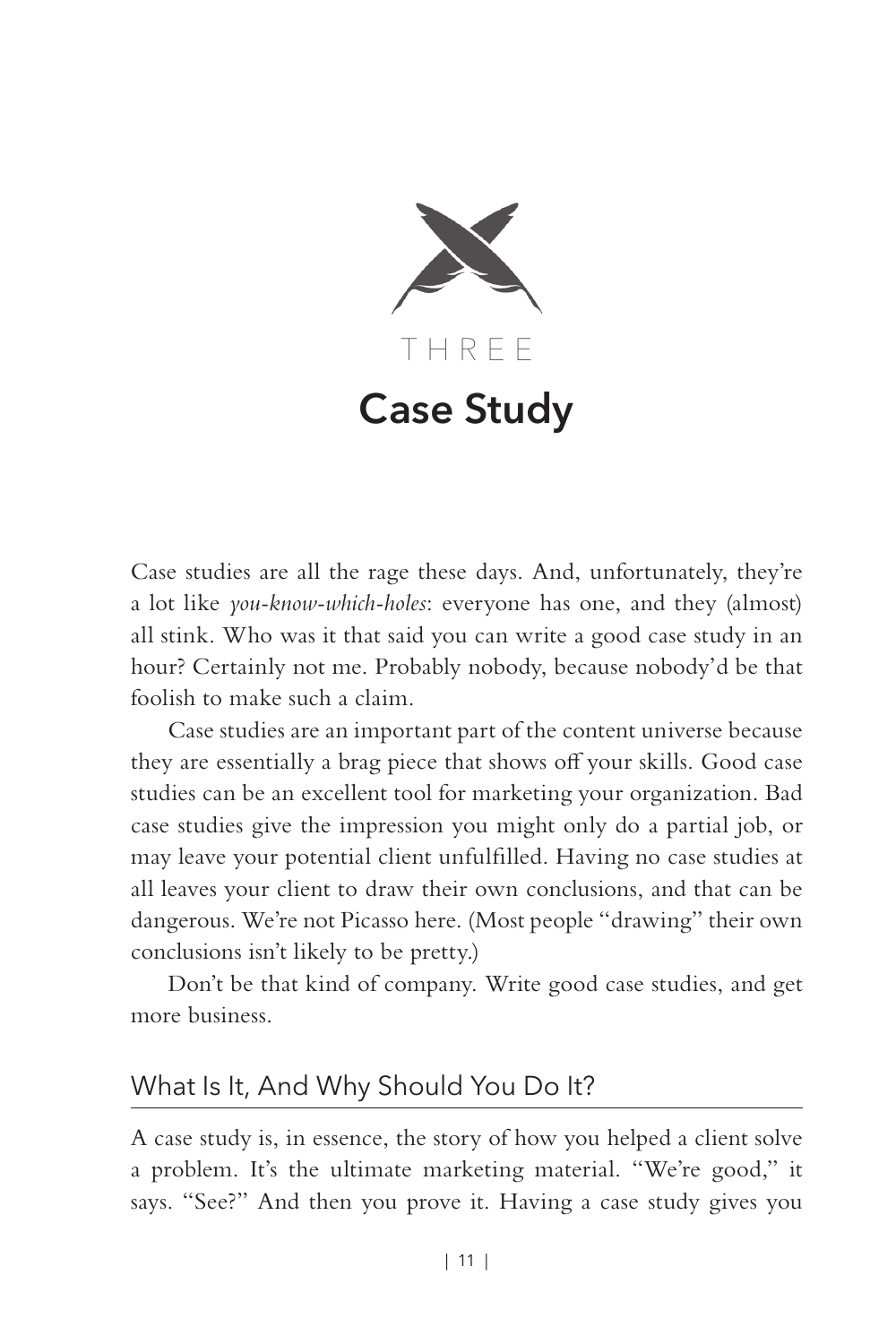more credibility, because it helps your customers envision themselves working with you to solve their problem.

#### What Should I Write About?

You should pick a somewhat common problem that your organization solves. This way clients will know that you can handle the issues they're likely to face.

Alternatively, if you have a niche area of expertise in which you do something that none of your competitors do, highlight this. Showing how you can do something unique gives your customers confidence that their problems will be "no problem" for you.

#### How Long Should a Case Study Be?

This is going to be shorter than other pieces, because it's probably going to be an interchangeable part of your collateral (stuff you create and market) at various times. It might go into a proposal for a new client. It might end up in your newsletter (slightly rewritten). It might end up as content on your blog.

The point is that it won't be as long as a White Paper, but will probably be longer than a traditional blog post. Around 600–1,000 words should give you enough space to get the problem identified and the solution explained.

#### What Should a Case Study Include?

Not every Case Study will have all of these elements, and some might expand more than others, but if you're looking to keep it succinct (short and to the point), you'll want to hit all 4 of these points:

#### *The Client*

Include a short profile of your client. If you work with universities, maybe 3 to 6 sentences describing the student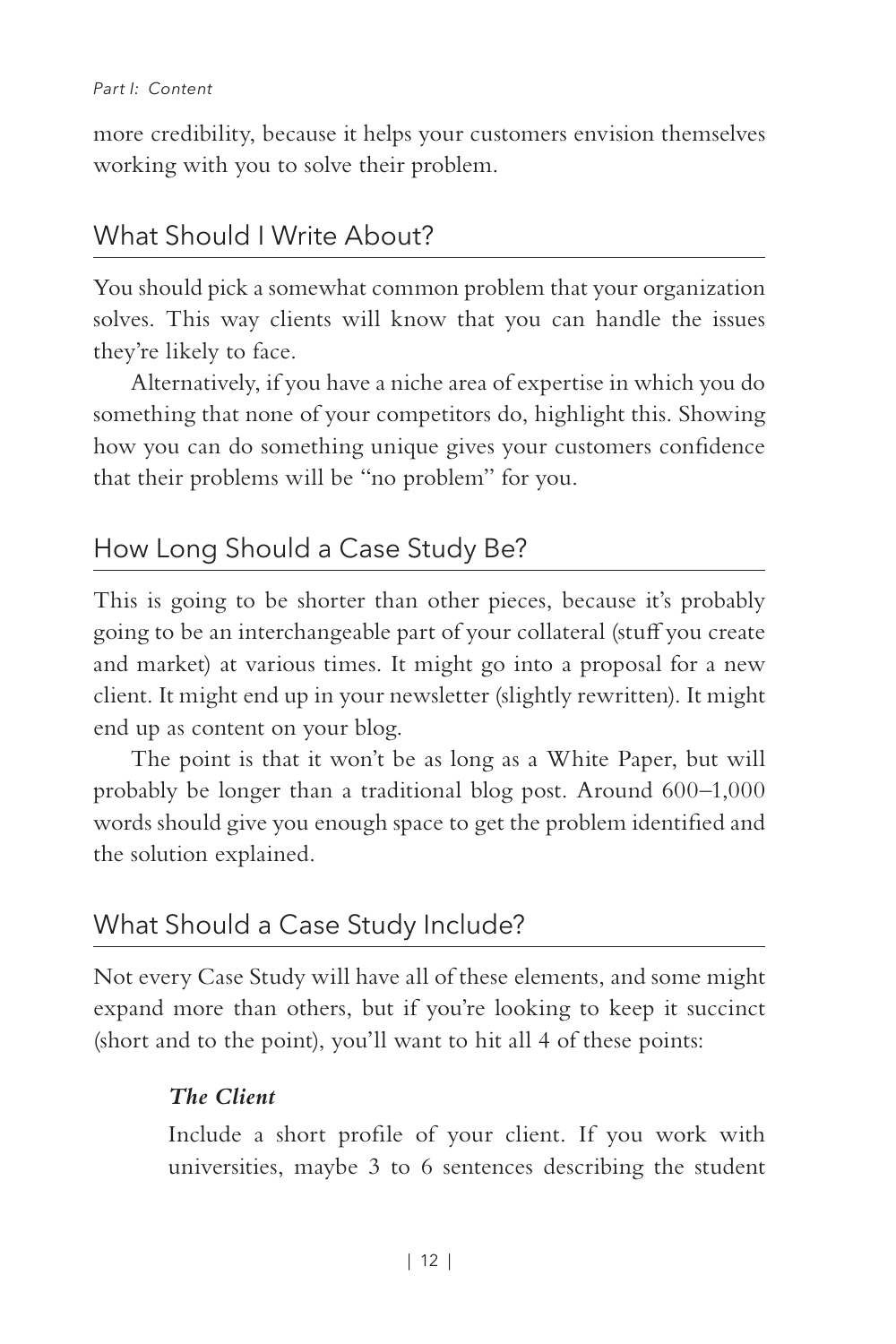population, the location, the educational focus, and some of their goals they're looking to achieve.

#### *The Problem*

Explain what it is that the client is trying to do. For our university example, this could be that the admissions office and the alumni giving office are working with two separate software systems and having problems communicating effectively over the lifetime of working with students.

#### *The Solution*

Here is where you get to brag on your company. Spend some time highlighting what elements of the problem led the client to seek you out. Do you have a connection from past projects? Were you referred by someone the client knows? Did they see a presentation at a conference and approach you to get help?

Include some details about how you investigated possible solutions, evaluated them, and then implemented. You want to have some kind of unique angle here that sets you apart from the competition. For our university, it might include something like this in the setup:

*The University saw that QED Solutions had experience from working similar projects over the past five years with over a dozen universities. They knew that our deep knowledge of the industry allowed us to bring insights into potential software solutions that others might not have unless they'd worked specifically in higher ed before.*

#### *The Results*

Don't be afraid to brag a little bit. This is where you shine. Did the client see 23% reduction in turnaround time? Mark it up! Was there a 3x increase in the number of leads generated? Great! Did your client suddenly expand their reach from 10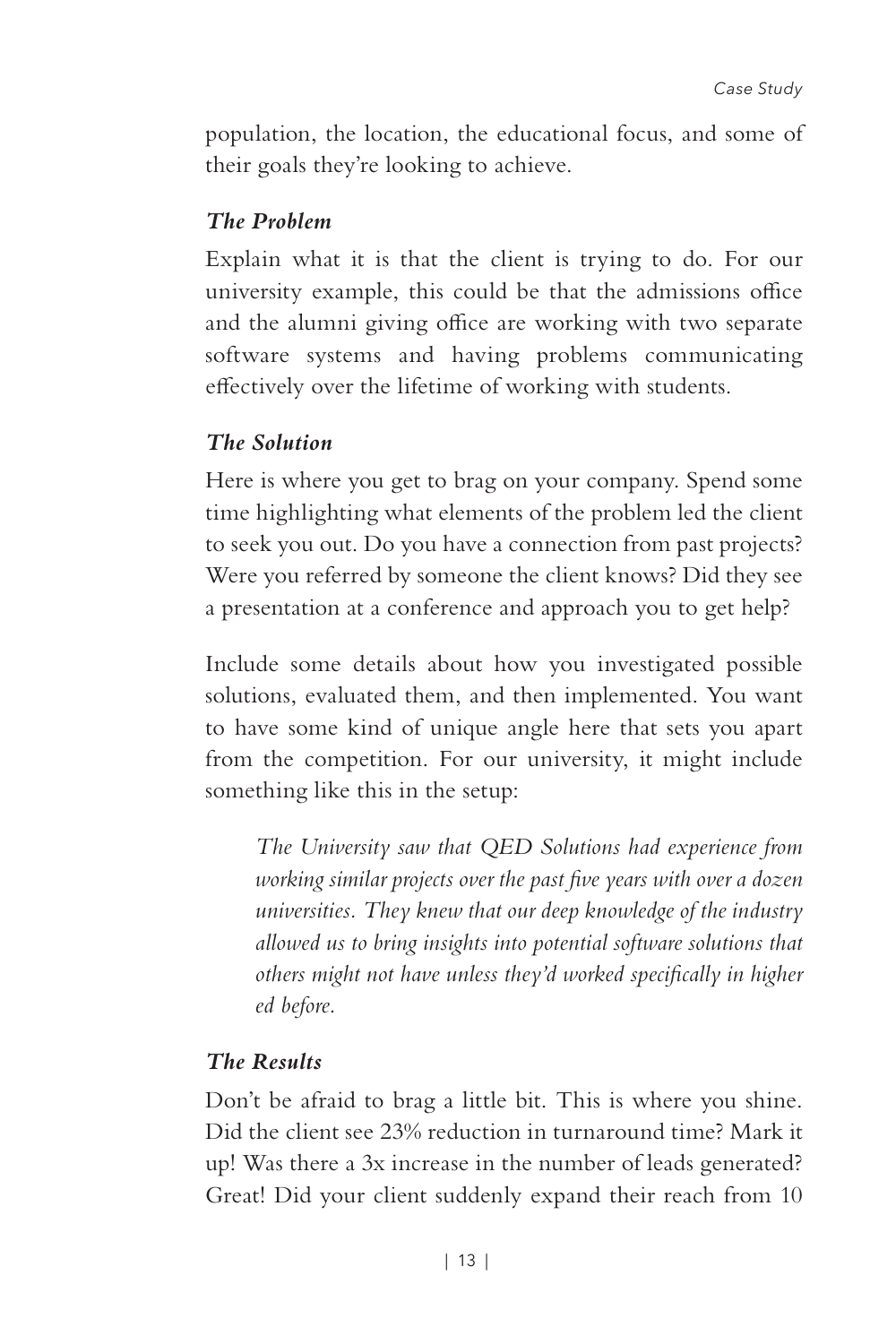counties to 20? 30? 50? Whatever the benchmark, it should be tied back to the problem identified at the outset. Otherwise, you *will* confuse your readers if you pretend that a 3x increase in the # of leads generated was the desired outcome from simplifying an HR paperwork issue.

#### What Should a Case Study Avoid?

Avoid giving away trade secrets and don't fill it with jargon. Do tell that you designed and implemented a software solution that increased communication between the departments. Don't say that you built a sixteen-dimension Farkenberger Cube that smoothed the network merge-purge irregularities within cross-departmental forecasts of future lifetime giving based on a binomial regression analysis with validation updated quarterly and factors reset weekly.

That may be the specific *tasks* you performed, but it wasn't the *solution* you created. Not only is that overwhelming and impossible to understand unless you've been deep down in the specific tasks, it's not likely to apply to future clients, and they can get turned off. "Wait, *that's* what I have to do? *Where's my Lotus 1-2-3 again…?*"

#### How Do You Do It?

Interview a few people involved. Get them to give you their impressions of the before-during-and-after. Write these up following the standard format and you've got a great case study.

As for the physical format, well, that will probably go on your company marketing sheets, so someone else will be designing that. (Okay, I admit, if you're a small business, it's probably you.) Probably want to make it look nice with a logo and some appropriate formatting. The big thing you want to avoid is walls and walls of text. Columns and paragraph breaks are good.

Graphics, like some trend lines or appropriate bar charts, maybe some before-and-after photos, work well to illustrate the point. Don't forget about the visual learners.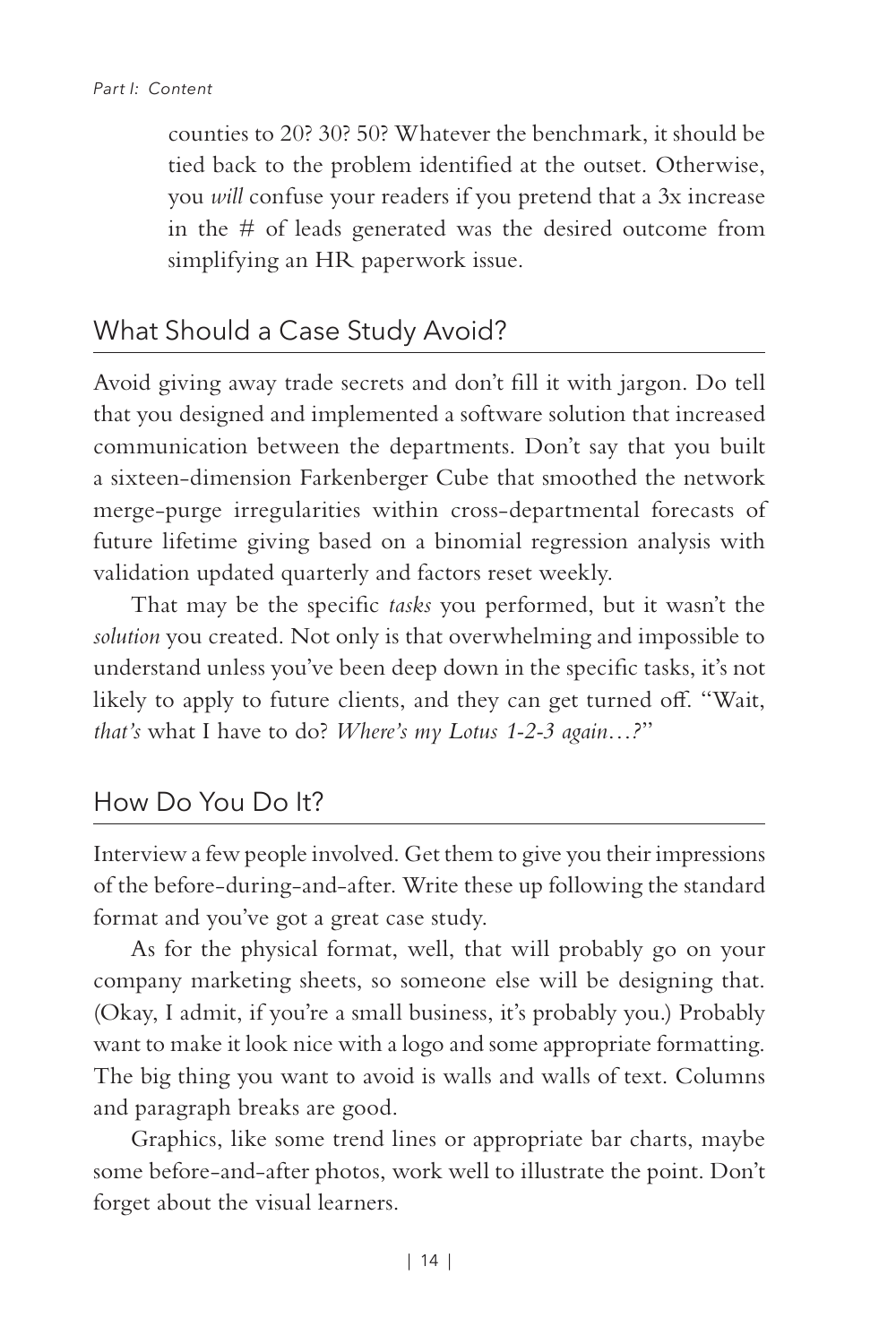## CONCLUSION

An effective case study will highlight your company's expertise and brag about your unique solutions to potential clients' problems. You'll use the format over and over and over again as you leverage one case study to win another client, and then use the case study you write for that client to win more. How can you go wrong?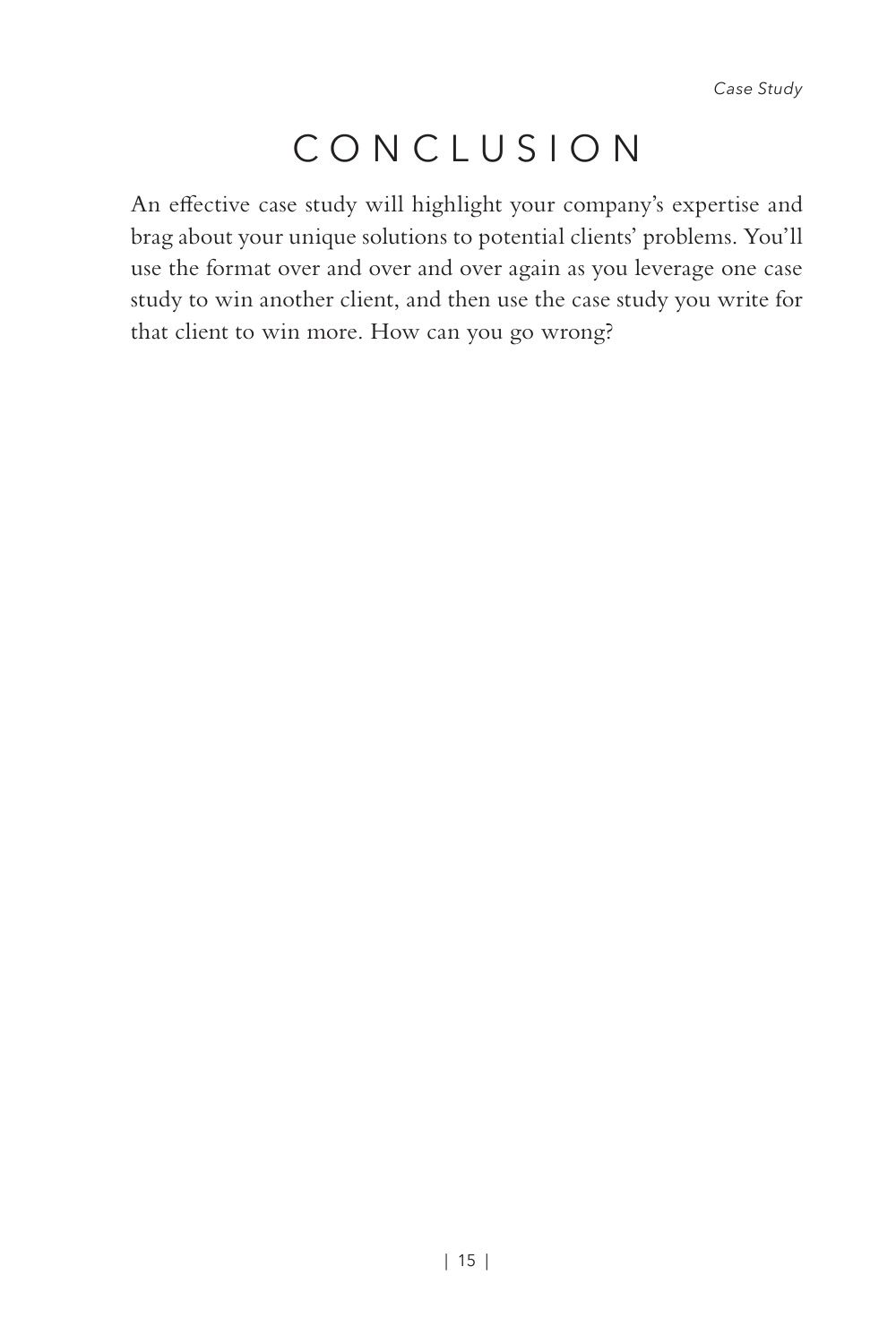

## **Measure Everything**

Stop me if you've heard these before:

"What gets measured gets managed."

"If it's not measured, it's not worth it."

"I lost 6 pounds last week!"

"That's great, Janice, how much have you lost this year?"

"Negative 3 pounds!"

Purpose: DEFINED Schedule: CREATED Content: PRODUCED Marketing: COMPLETE Next step: *MEASURE EVERYTHING*

#### Everything?

Everything that matters. Because if you don't measure it, how will you know you're improving? How will you know you're getting better at whatever it is you're doing?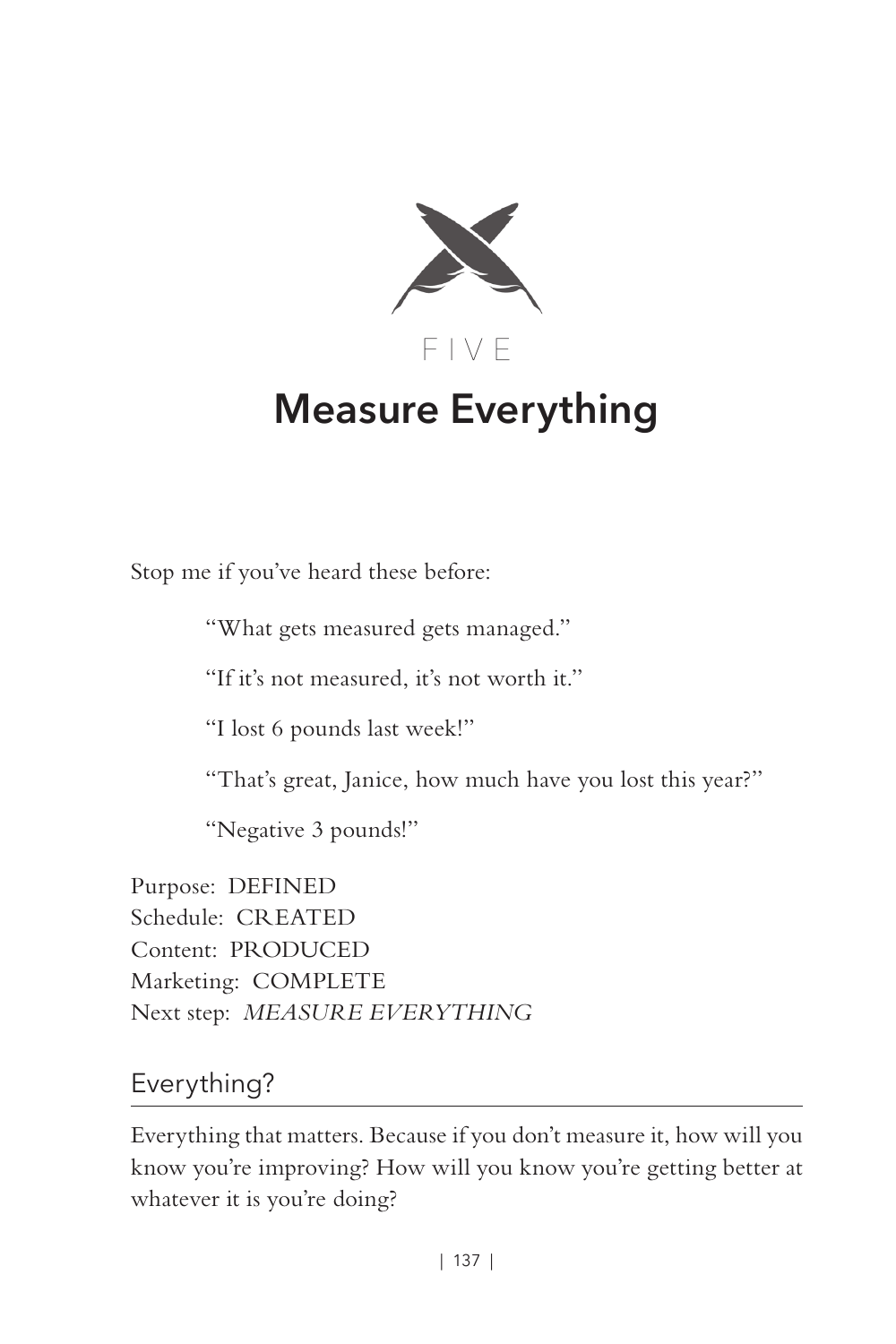#### *Part II: Content Marketing*

And remember, all of this measurement and management is not for the sake of the numbers. It's to hold yourself accountable, to be able to evaluate and refine and change your strategies, your plans, and your execution if you're not getting what you need.

Ultimately, there will be ONE big bottom-line number. Everything else may feed into that, but when it comes down to it, each decision-maker will have that one metric they can't avoid.

And, usually, that's not on the balance sheet. "I'm not happy," we'll hear. Or, "I'm so stressed out." These are metrics, too, measurements of satisfaction with job, with coworkers, with campaigns, with the industry. Keeping track of some of these softer measurements can provide a welcome balance to the over-valued hard numbers like Return on Investment, Average Customer Lifetime Value, or Clickthrough Rate.

So this lesson will be a little different. You might expect me to say I want you to measure clicks, and spending amounts, and conversions, and all that. And I do. Those are marketing basics. Those are content basics. But in this essay, I'm going to promote considering a different perspective. Consider your emotional feelings, and let those also drive the intellectual process.

#### We're Learning Just How Much We Don't Know

Much of the research recently about brain functionality and decision-making has shown us that something like 95% of our decision-making each day is automatic. Subconscious. We drive home without even paying attention. We go to the grocery store and we *assume* we're making a rational choice about milk brands based on reputation, price, amount of time left until the "best before" date, etc. But, in reality, most of these things we assume are decisions really aren't. They're just automatic shortcuts our brains have learned to help us conserve as much energy as possible.

That 95% could be 90% or 99%. We're not sure, and everyone is different. The point is, though, that most of what we do, most of what we *think* we're doing, is actually wrong. We think we're making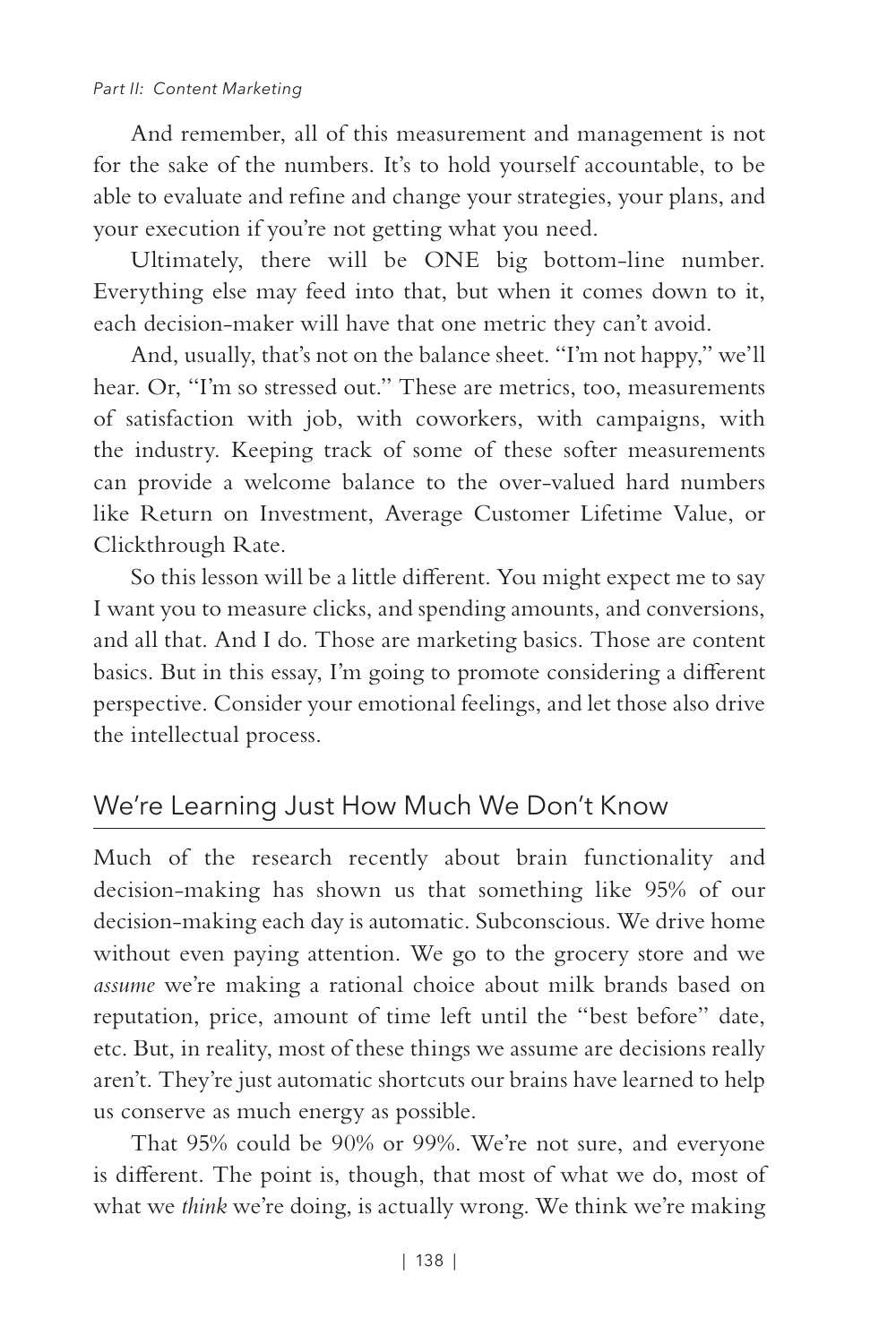rational decisions about buying a car, or trusting a business partner. We think it's because they've proven their value with voluminous calculations showing growth going up and to the right forever.

What they're actually doing, though, is to allow us to *validate* the emotional decisions we've already made, unconsciously, without us thinking about them and without us actually even knowing that it's happening.

We're doing this because our brains are incredibly complex, incredibly wasteful machines, and they are also trying as much as possible to reduce the amount of energy they're wasting. Because of this, they make decisions at a subconscious level *waaay* quicker than we realize, thus eliminating the need to use those energy resources by considering the pros and cons of a proposal. We may see those facts, and give lip service to "evaluating all sides of the situation", but what we will *actually* do is selectively choose facts that validate our decisions already made at the subconscious level. This simplifies the process of decision-making.

Because that decision-making is hard. Let's admit it. It can be difficult and time-consuming to realistically weigh pros and cons of a situation. How many pros exist? How much weight for each? How many cons? How different is this from a prior experience? What might the outcome be? What are all the potential alternatives? Are you sure? Can't you think of another? Or another? Or another?

This could go on forever. Instead of allowing that to play out, then, we do as Thoreau suggested, and "Simplify, simplify." We make intellectual shortcuts, because we've evolved to do so. It's going to take a while to get away from that.

#### What? What Are You Talking About?

It may seem like I'm off-topic. But I'm really encouraging you to simplify your metrics and measurement, too. Yes, track the number of exposures, the number of click-throughs, the buy rate, the average purchase amount, inventory, forecasts, general environmental look-forwards, projects upcoming, and the like. But don't forget that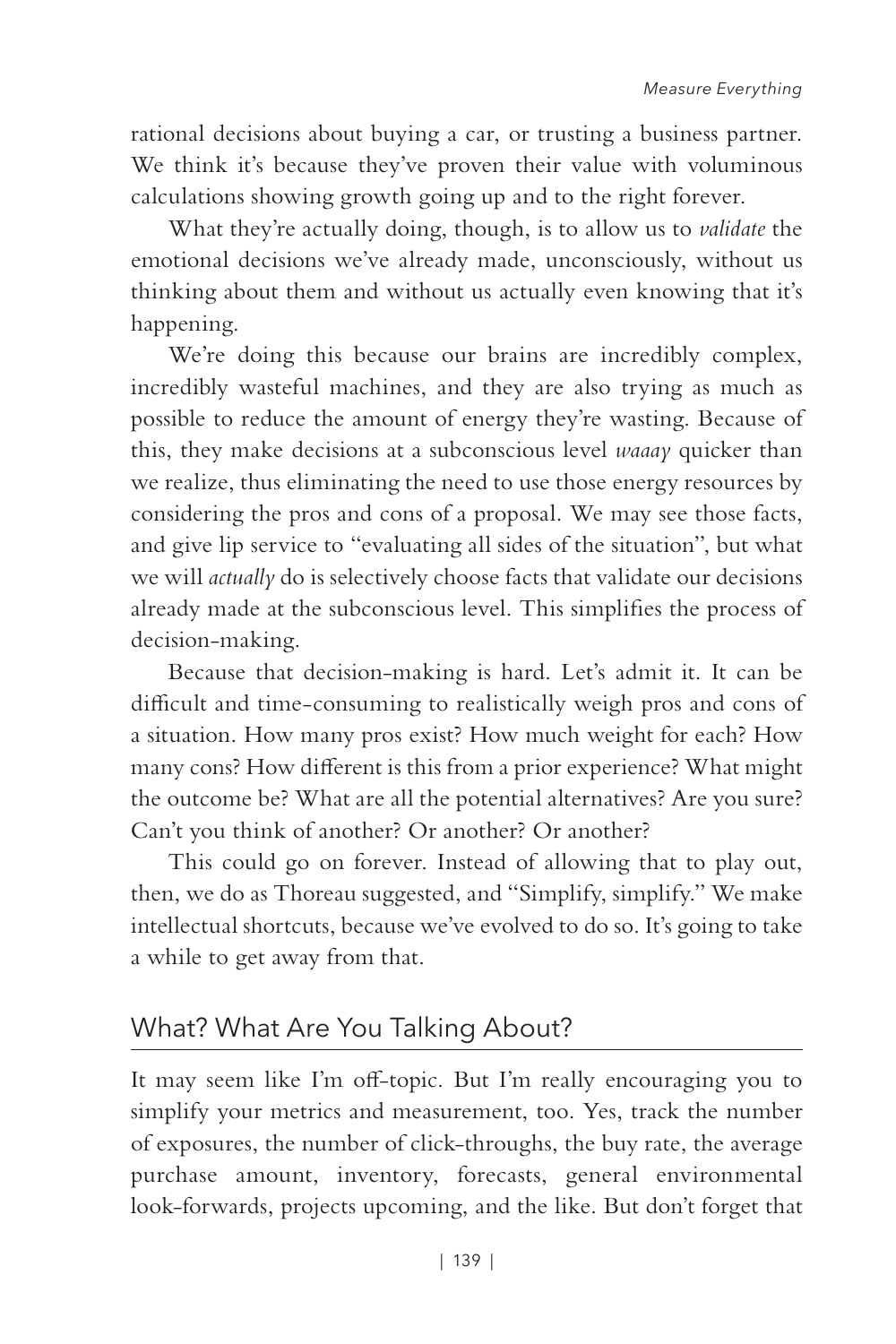we are all just people. We need to recognize the fact that we are not robots, we are not machines, we are still *mostly* emotional shortcuts.

And so when emotion, or feeling, is tracked (not necessarily with hard statistics, like with surveys or focus groups), keep an eye on what you're feeling. Maybe keep a journal. Maybe just talk with someone once or twice a month, to check in on things. Your numbers may be up, but you may feel terrible about it. Does that mean your content marketing is working? Or that you're fooling yourself about your purpose that you defined months ago?

#### Understand Minimal Effectiveness

Okay, I'll go back to some traditional topics. You want to understand what is minimally effective. That is, when you're tracking your engagement, your click-throughs, your Facebook Likes and Shares and reTweets, you want to have a feel for which elements work, and at what level. It would be ridiculous to expect that every customer you meet through every channel is the same. Keeping track of how you relate to the various constituencies will help you to target messages to them, and make sure you keep them engaged in the right ways.

This sounds like simplicity defined. And it is. Isn't that what everyone does, though? "We simplify our goals, simplify our plans, and then execute.

#### Do's And Don'ts

**Do:** Pick a few key measures, understand where you were, and how you expect changes in those metrics will affect your business.

**Don't:** Call everything "wildly important". You lose the effectiveness and focus when you represent ancillary or supporting measures as just as important as the top three.

**Do:** Track over time. Develop an understanding of usual variation per day, week, month, quarter, or year, so you know what's "normal" and what's "abnormal". Plus, when you have more measurement, you can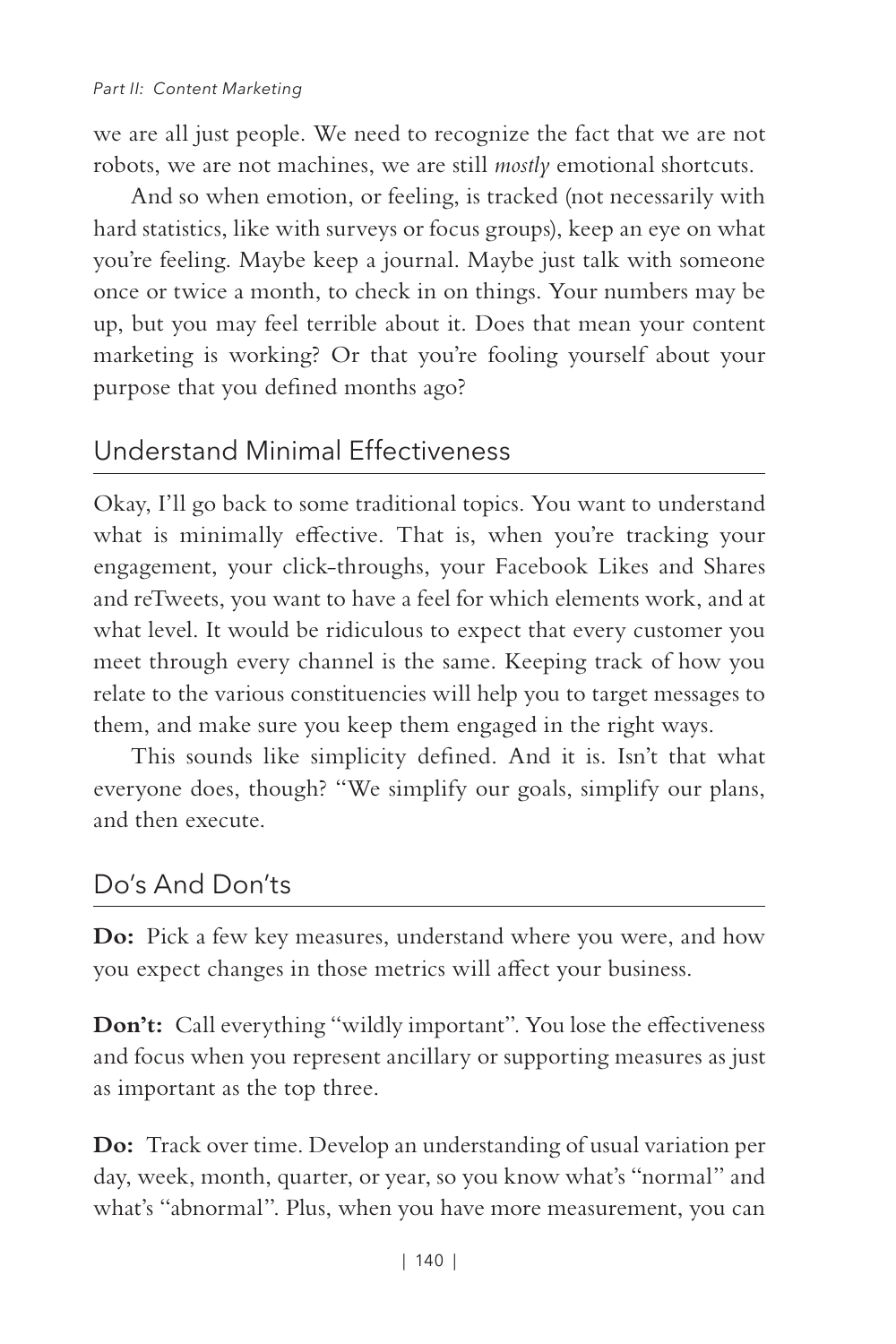also see trends. Be discerning on when something is the beginning of a trend and when it's just an anomaly.

**Don't:** Freak out if you don't immediately see the change you're expecting. Things take time. Rome wasn't built in a day, the Titanic wasn't built overnight, and nobody's going to win the U.S. Presidency by announcing a campaign in July. You need time for your changes to work; in fact, you might see measures going the wrong way sometimes. If you know the improvements you're making are going to be causing a major shift in your customer base, you might have a lot of purging that has to happen first before the regeneration comes. You'll see this happening, but if you planned for it, you'll be ready when you see the numbers going down and you won't freak out about it.

**Do:** Separate between environmental measures (things you can't control) and internal measures (the things you can). Environmental would be things like population growth, or \$ of industry advertising in your region. Internal would be things like number of clicks per post, or number of questions fielded by your sales team in the months since you've released your new white paper.

**Don't:** Just expect everyone to know why those measures are important. Ignorance is the enemy of progress. Be sure to explain, or have readily accessible, why you're choosing the measures you do, and how you define success of those measures.

Finally,

**Do:** Celebrate success! You're going to get there. When you do, make a damn big deal of what you've accomplished. There will be time later for an after-action review, and it should happen. But in the moment, right in the time when you get your 1000<sup>th</sup> view of your white paper, or when you've finally had your 100<sup>th</sup> customer sign up for your e-mail list, promote that! Use that as a one more opportunity to brag, to create additional customer engagement, to give you one more piece of content to market in the future.